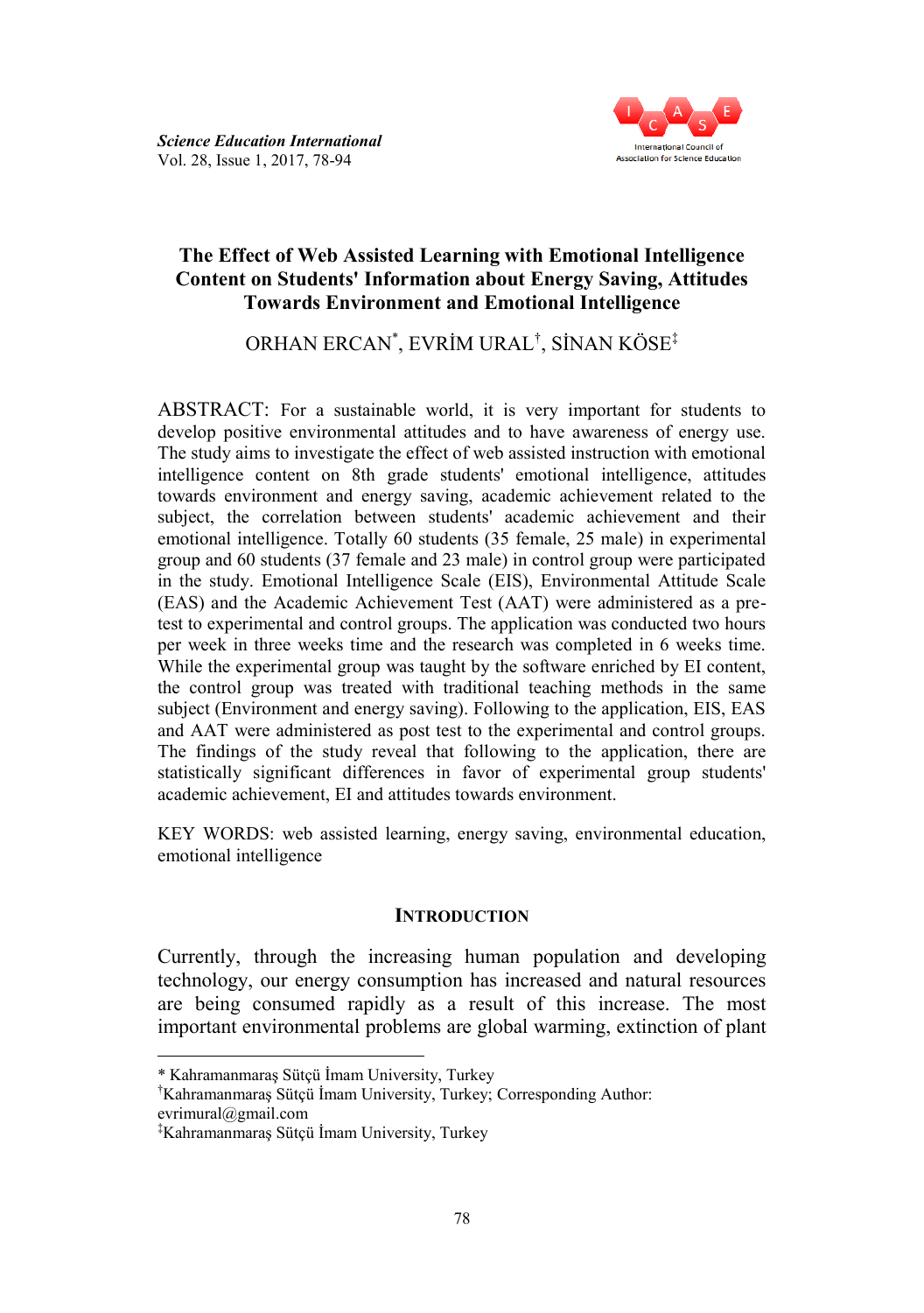and animal species, rapidly increasing population, increasing consumption, irresponsible exploitation of natural resources, pollution of air, water and land, and nuclear pollution (Özsoy, 2012). Due to the rapid depletion of natural resources and destruction of the environment, many species have been destroyed and many of them have been faced with the threat of extinction. Through reaching serious levels of environmental problems, taking precautions have become a necessity in different fields. Therefore, to train environmentally sensitive individuals who can find solutions to environmental problems is very important in recent age.

Teksoz, Sahin and Ertepınar (2010) suggest that environmental education is suggested as one of the most effective ways to respond environmental threats. Similarly, Markaki (2014) states the importance of environmental education for reducing environmental problems. According to Bradley, Waliczek and Zajicek (1999), young people's environmental attitudes are particularly important since they will need to provide environmental solutions. Children should be aware of environmental problems and have positive attitudes towards environmental subjects (Özsoy, 2012). Today's youth will be future's adults and they will shape the world and develop future environmental policies (Bradley et al., 1999).

In recent time, one of the most important environmental problems is green house gases arising from the use of fossil fuels and the other is the energy crisis expected to be experienced in the near future due to consumption of these resources. It can be said that current energy resources (coal, oil, natural gas, uranium) are nonrenewable since they will not be regenerated in a short time (Osbaldiston & Schmitz, 2011). Because of limited fossil resources and environmental problems, new options with respect to energy consumption and new resources should be found (Lay, Khoo, Treagust, & Chandrasegaran, 2013). Every citizen in the society should be aware of energy issues in their daily lives. For this reason, until alternative energy resources are actively used, energy conservation has great importance. Therefore, energy conservation has become an urgent problem to solve. For this problem, limiting energy consumption has been thought as a critical solution (Yang, Chien, & Liu, 2012). People should adopt environmentally sound behaviors so they can protect earth's natural resources and prevent further environmental damages (Mainieri, Barnett, Valdero, Unipan, & Oskamp, 1997). From early ages, the instructions related to the subjects of energy conservation and alternative energy sources will enable students to develop of permanent behaviors. There are studies in the literature for this purpose. For example, Osbaldiston and Schmitz (2011) developed an environmental program called "The Energy Challenge" and administered to 9th grade students. They searched for the effectiveness of the program and the results suggested that the Energy Challenge had a positive effect on improving knowledge, motivation, and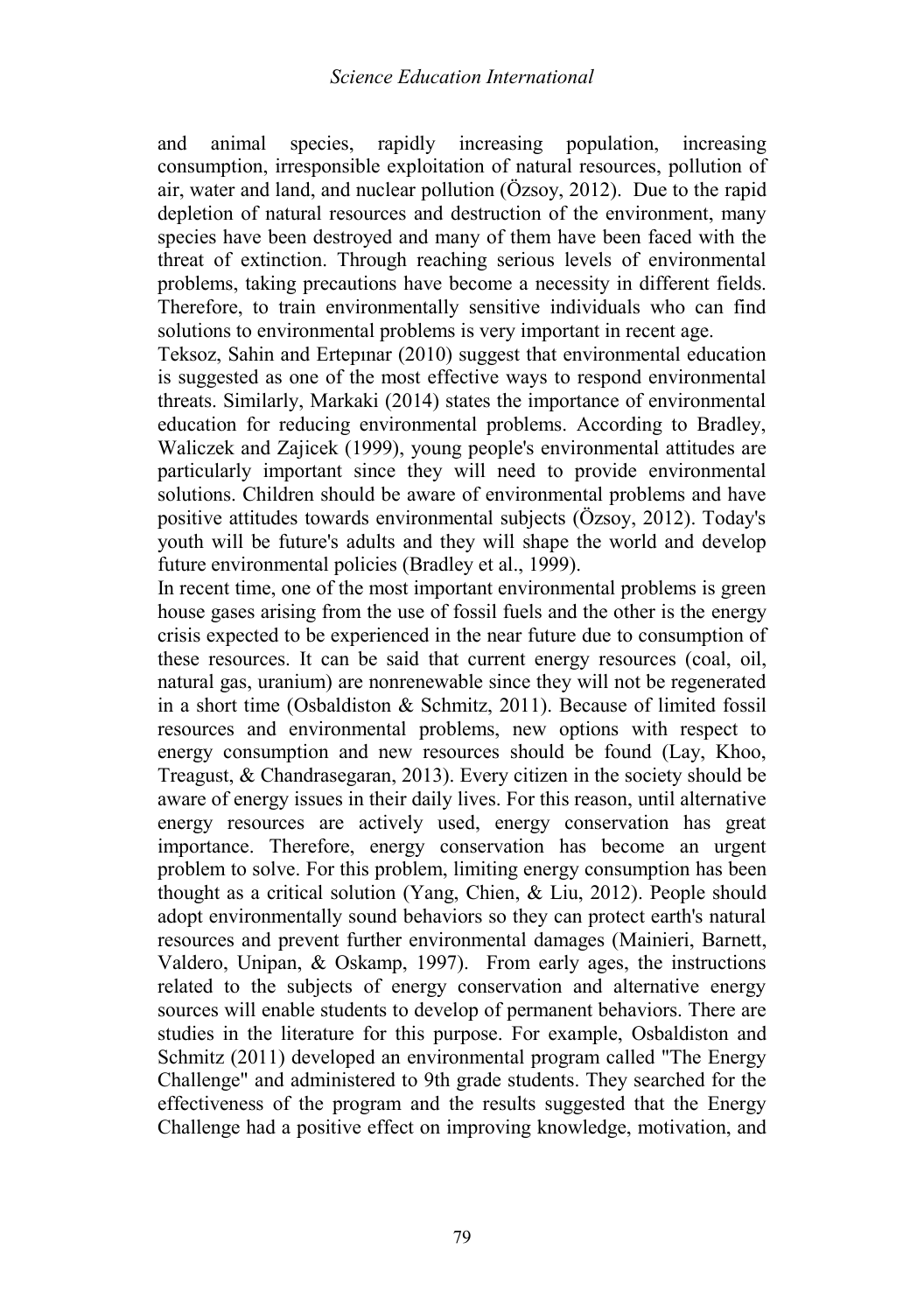behavior of students concerning home energy usage and conservation. Pitic, Moisil, and Dzitac (2013) had similar postive results from their educational web application with a focus on teaching children the value of electrical energy and saving energy.

Environmental and environment-related behavior is closely associated with affective characteristics of individuals. To create environmental awareness, students should empathize with creatures and their habitat. Empathy is associated with the concept of emotional intelligence. In the previous century, intelligence was defined by intelligence quotient (IQ) and perceived as a good predictor of general success both in school and at work, but recently the importance of emotional intelligence (EI) has been understood (Goroshit & Hen, 2012). According to Zayapragassarazan and Kumar (2011) Intelligence Quotient (IQ) is inadequate to evaluate someone, since people are academically brilliant but socially and interpersonally not appropriate. In their study, they mention that only IQ is not enough for professional success of medical professions. Professionals may be competent, but without social skills they are less successful. Goroshit and Hen (2012) mention that EI is a predictor of educational and occupational performance. According to Mayer and Salovey (1995), EI is the capacity to process emotional information accurately and efficiently and EI effects the person's relationship with the other people. Zayapragassarazan and Kumar (2011) describe EI like this "EI describes the ability, capacity, skill, or self-perceived ability to identify, assess, and manage the emotions of one's self, of others, and of groups" (p. 3). As a result of literature research, Behnke and Greenan (2011) summarize EI as one's ability of using learnt information in different situations, coping with different problems and abstract thinking. Behnke and Greenan (2011) explain that EI is a concept which is difficult to measure. But it is worth to measure, since the competencies related to EI will be more important for the changing demands of daily life.

EI can be identified as perceiving emotion in self and others, taking emotions into consideration while thinking and making decisions, understanding emotions of self and others, managing emotions of self and others (Mayer, Salovey, & Caruso, 2000). Therefore, individuals with higher emotional intelligence are more successful in communication with other people. Baltacı and Demir (2012) searched for the correlation between pre-service classroom teachers' emotional intelligence and the ways of their anger expression styles. The results demonstrated that the pre-service classroom school teachers with the skills of emotional intelligence were able to control their anger. The studies display that students' EI affects their academic characteristics. For example, Deniz, Traş and Aydoğan (2009) investigated the effects of EI on the academic procrastination and locus of control tendencies of university students. The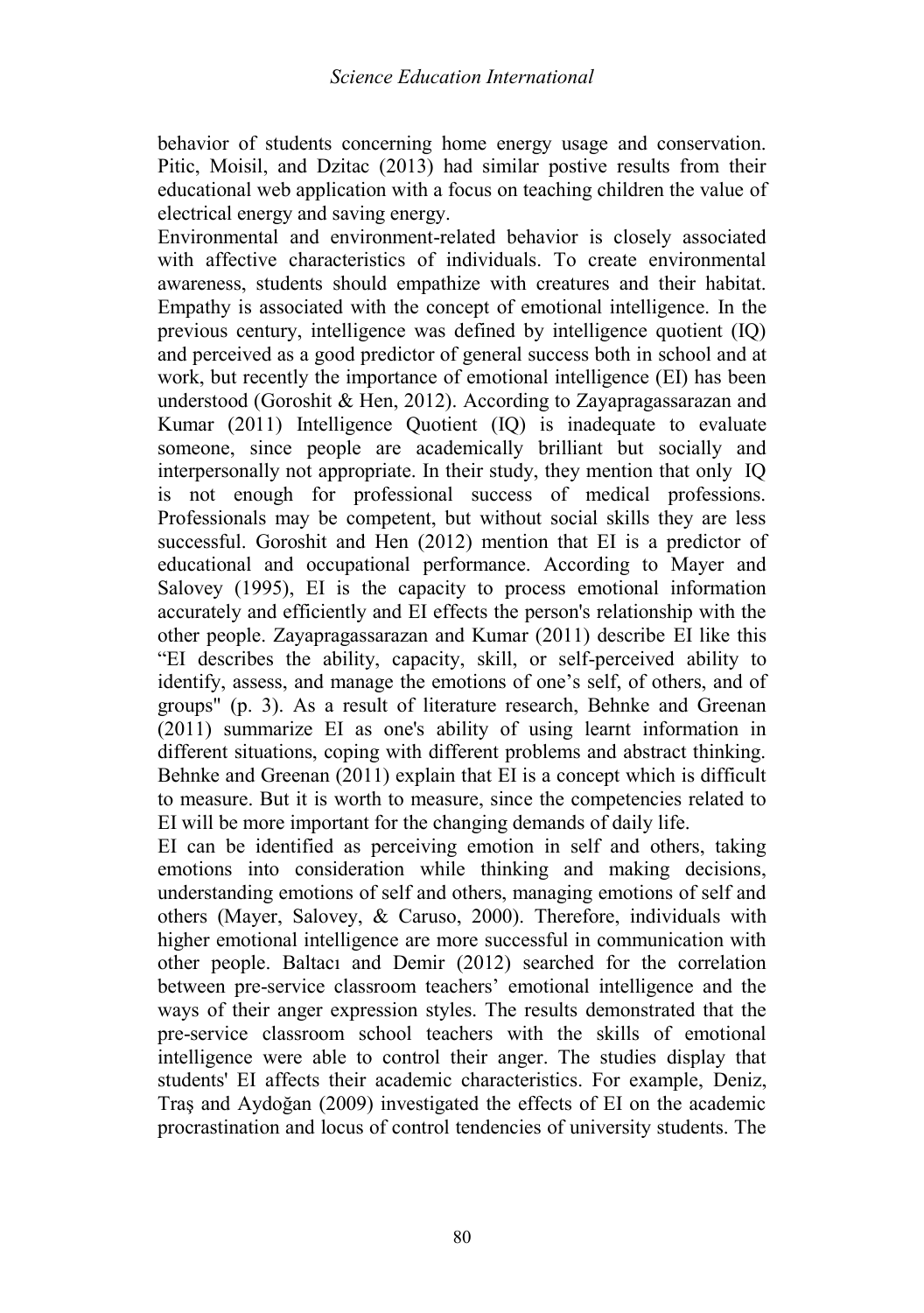results of the study displayed that emotional intelligence such as adaptability and general mood predicted students' locus and control and there was a negative correlation between emotional intelligence skills and academic procrastination. Buvoltz,Powell, Solan, and Longbotham (2008) searched for the relationship between emotional intelligence and learner autonomy and its' impact on student retention. The results of the study indicated that there was a strong correlation between intelligence and learner autonomy.

As mentioned above, for a sustainable world, it is very important for students to develop positive environmental attitudes and to have awareness of energy usage. Computer technologies develop so fast and they are very attractive for children and teenagers. Pitic, Moisil, and Dzitac (2013) indicate that educational software raise students' motivation and engagement the learning process, since they are fond of computers. Web technologies will increase the effectiveness of teaching. There are some researches in which web based technologies are used for teaching environmental issues. For example, Aivazidis, Lazaridou and Hellden (2005) developed a web-based environmental problem called "The River" and searched for students' and teachers' views related to the subject. By this way, using web technologies for developing understanding related to the environmental subjects will make understanding easier and increase students' attention to the learning subject.

## **AIM OF THE STUDY**

The study aims to investigate the effect of web assisted instruction with EI content on 8th grade students' emotional intelligence, attitudes towards environment and energy saving, academic achievement related to the subject, the correlation between students' academic achievement and their emotional intelligence.

### **METHODOLOGY OF RESEARCH**

Emotional Intelligence Scale (EIS), Environmental Attitude Scale (EAS) and the Academic Achievement Test (AAT) were administered as a pretest to experimental and control groups. The application was conducted two hours per week in three weeks time. While the experimental group was taught by the software enriched by emotional intelligence (EI) content, the control group was treated with traditional teaching methods in the same subject (Environment and energy saving) . Following to the application, EIS, EAS and AAT were administered as post test to the experimental and control groups.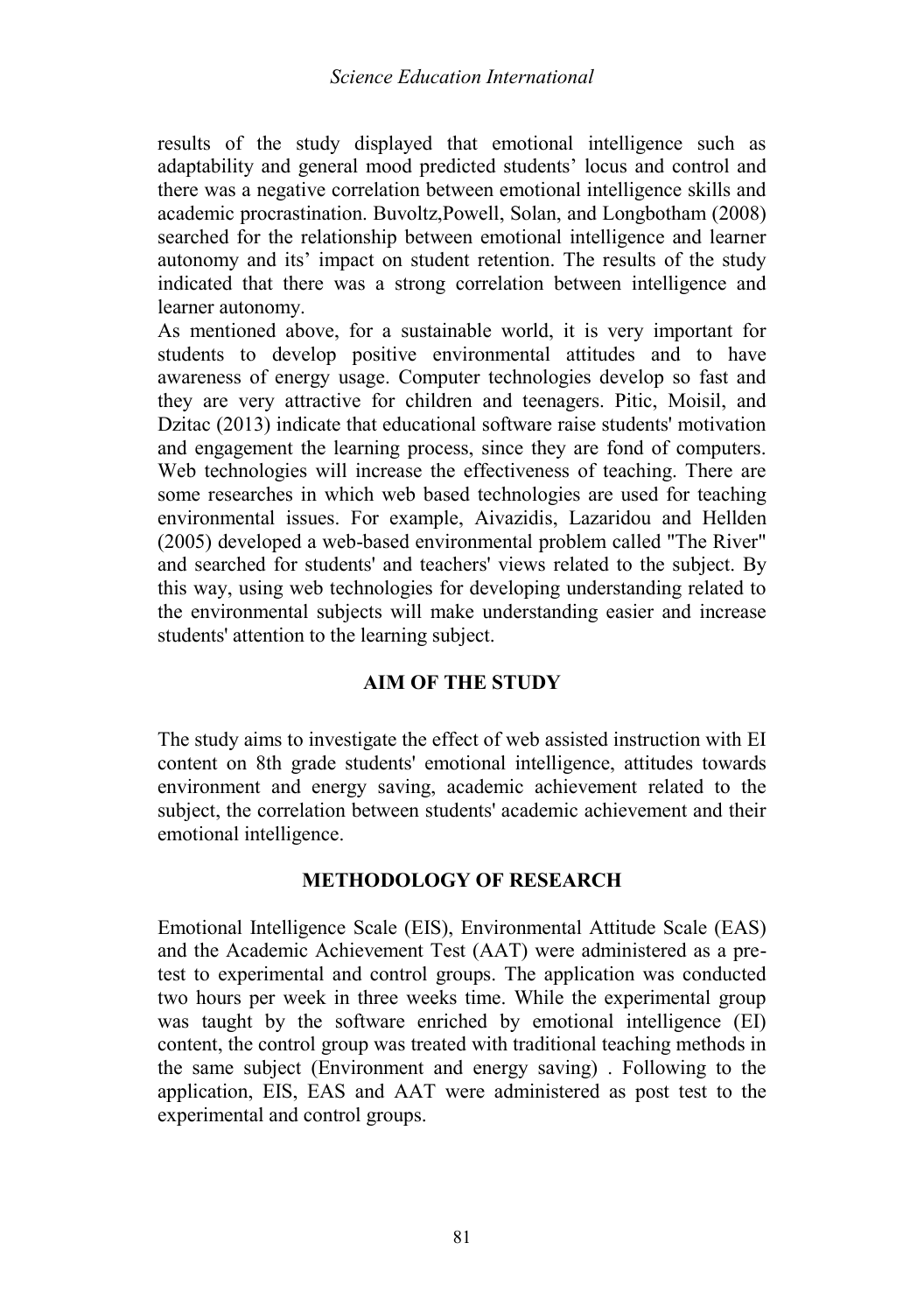This study aims to investigate the effect of web assisted teaching software on 8th grade students' attitudes towards environment, emotional intelligence and academic achievement related to environment and energy saving subject. For this purpose, in two different schools in Kahramanmaras, two experimental groups and two control groups were formed by simple random sampling method. In the study, pre-test-posttest control group quasi-experimental research method was used. The experimental group was taught by using www.vitamin.com related to energy issues to help them familiarize themselves with web assisted instruction. This training took a week. Following to this training, the data collection tools were administered as pre test to all experimental and control groups ( $2^{nd}$  week), during the next three weeks ( $3^{rd}$ ,  $4^{th}$ ,  $5^{th}$  weeks), the experimental group was taught by web assisted software enriched by EI content related to environment and energy saving subject. During this period, control group was taught by using traditional lecture method in the same subject. Following to the application  $(6<sup>th</sup> week)$ , all data collection tools were administered as post test to both experimental and control groups. Pre-application, pretest, posttest, with practice and research continued for six weeks.

# *Sample*

The study conducted in 2 primary schools in Kahramanmaraş/Turkey. In both of the schools, one experimental and one control group were assigned. The groups were assigned by simple random sampling method. Both experimental and control groups consist of 30 students. Totally 60 students (35 female, 25 male) in experimental groups and 60 students (37 female and 23 male) in control groups were participated in the study. Prior to the research, the pilot application was conducted during 2 hours in order to adapt both experimental groups to the teaching method. Following to the pilot application, data collection tools were administered to both groups as pre test. In the content of the study, experimental group was taught by using the software with emotional intelligence content. Control group was taught by traditional lecture method. The experimental and control groups were taught by the same teacher.

# *Data Collection Tools*

*Emotional Intelligence Scale (EIS):* Bar-On Emotional Quotient Inventory (Child and Adolescent Form) developed by Bar-On and Parker and adapted to Turkish by Köksal (2007) is used to measure students' EI. It is a 4 point likert type scale and consisted of 60 items. Positive statements are scored as 1=Low, 2=Medium, 3=Often and 4=Very Often. Negative statements are scored in reversed code (items 6 and 15). In this study,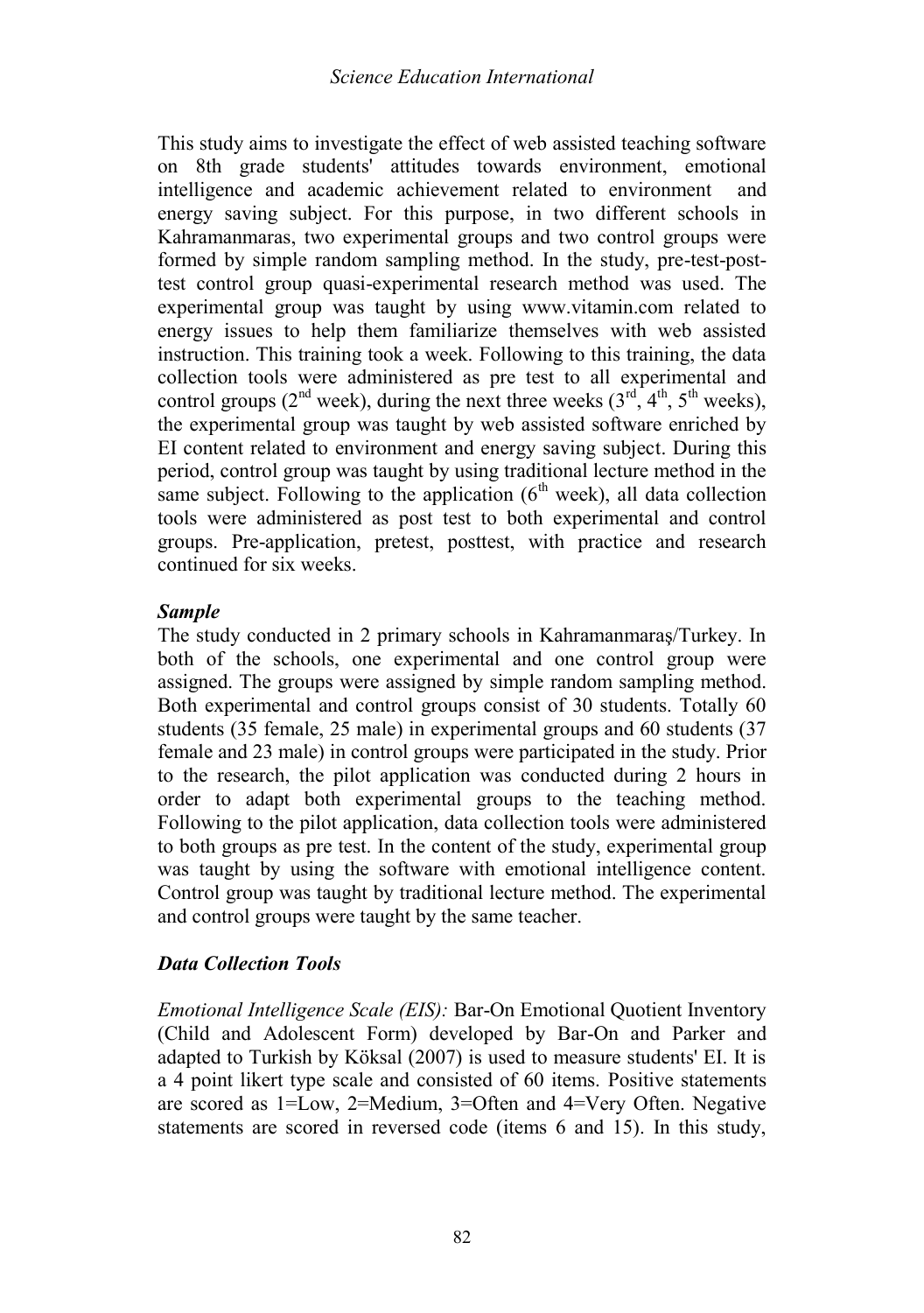short form of this scale which consisted of 15 items is used. The Cronbach Alpha Reliability coefficient of the Turkish Form is 0,912, but it is calculated as 0,745 for this study.

*Environmental Attitude Scale (EAS):* Environmental Attitude Scale developed by Leeming et al. (1995) and adapted to Turkish by Aslan et al. (2008) is used to determine students' attitudes towards environment. It is a five point likert type scale and consisted of 24 items. The positive statements are scored as  $5=$ completely agree,  $4=$  agree,  $3=$ undecided,  $2=$ disagree, 1=completely disagree. The negative statements (terms 18, 19 and 20) are scored in reverse code. Cronbach's alpha reliability coefficient of the original scale is 0.880 and Cronbach's alpha reliability coefficient of Turkish adaptation of the scale is calculated as 0,86.

*Academic Achievement Test (AAT):* AAT was prepared by the researchers of this study to evaluate 8 grade students' learning in the subject of environment and energy saving. Content validity of the test was determined through the opinions of 5 experts. AAT consists 10 two-stage questions, 5 true-false questions, 5 multiple-choice questions (totally 20 questions). While scoring two-stage questions, the students get 1 points if they give true answer for the first stage and wrong answer for the second stage, they get 2 points if they give true answers for two stages and 0 points if they give wrong answer for the first step and true answer for the second step. Thus, the highest achievement test score that students get is 30 points. 27 % segments from upper (N=65) and lower groups (N=65) were selected for item difficulty and item discrimination of the test. Item difficulty analysis values of the test is displayed in Table 1.

| Item | Item difficulty $(p)$ | <i>Item</i> | Item Difficulty $(p)$ |
|------|-----------------------|-------------|-----------------------|
| 1    | 0,70                  | 11          | 0,24                  |
| 2    | 0,68                  | 12          | 0,60                  |
| 3    | 0,80                  | 13          | 0,71                  |
| 4    | 0,48                  | 14          | 0,72                  |
| 5    | 0,71                  | 15          | 0,79                  |
| 6    | 0,69                  | 16          | 0,52                  |
| 7    | 0,66                  | 17          | 0,48                  |
| 8    | 0,69                  | 18          | 0,50                  |
| 9    | 0,64                  | 19          | 0,55                  |
| 10   | 0,57                  | 20          | 0,68                  |
|      | <b>TOTAL</b>          |             | 0,67                  |

**Table 1. Item Difficulty Index Values of the Test**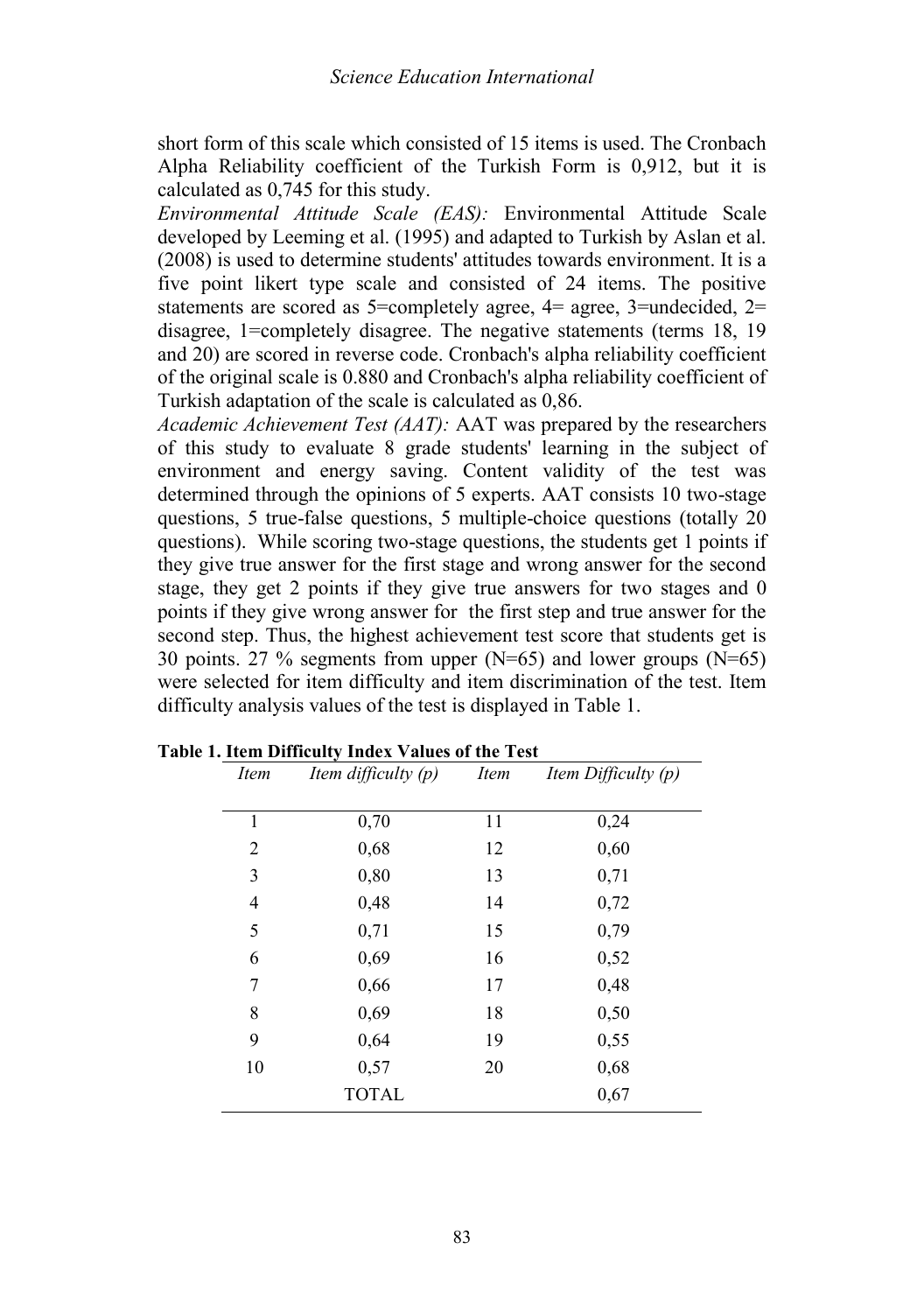Item difficulty analysis was calculated for each item and it was decided that the obtained values were suitable for an ideal test. For an ideal test, item difficulty index of the items in the test should be between 0,20 and 0,80 and the item difficulty index means of the whole test is expected to be above 0,50. Item difficulty values for the items in the academic achievement test were calculated to change 0,24 to 0,80 and the item difficulty value for the whole test was 0,67. Values display that item difficulty of the test is sufficient.

| Item           | Item Discrimination (D) | <i>Item</i> | <i>Item Discrimination <math>(D)</math></i> |
|----------------|-------------------------|-------------|---------------------------------------------|
| 1              | 0,48                    | 11          | 0,21                                        |
| $\overline{2}$ | 0,54                    | 12          | 0,49                                        |
| 3              | 0,40                    | 13          | 0,43                                        |
| 4              | 0,78                    | 14          | 0,42                                        |
| 5              | 0,52                    | 15          | 0,26                                        |
| 6              | 0,58                    | 16          | 0,66                                        |
| 7              | 0,52                    | 17          | 0,55                                        |
| 8              | 0,55                    | 18          | 0,45                                        |
| 9              | 0,66                    | 19          | 0,46                                        |
| 10             | 0,58                    | 20          | 0,57                                        |
|                | <b>TOTAL</b>            |             | 0,51                                        |

| Table 2. Item Discrimination Index Values of the Test |
|-------------------------------------------------------|
|-------------------------------------------------------|

Table 2 displays that the item discrimination values are over  $0.30$  (D = 0,51). Accordingly, it was decided that item discrimination of the test was ideal. KR-20 Analysis was implemented for reliability and the value was calculated to be 0,803 for the 20-Item test.

## *The properties of the instructional software*

With the rapid advancement of technology, environmental awareness and energy conservation issues stand in front of the community as important subjects. Due to the human impact on the environment and the rapid depletion of natural resources, students should gain environmental awareness. Therefore, the software used in this research, will appeal to students' emotional intelligence, environmental awareness and aim to increase awareness about energy conservation. The educational software is called as "My environment and energy". A general view of the software is given in Figure 1.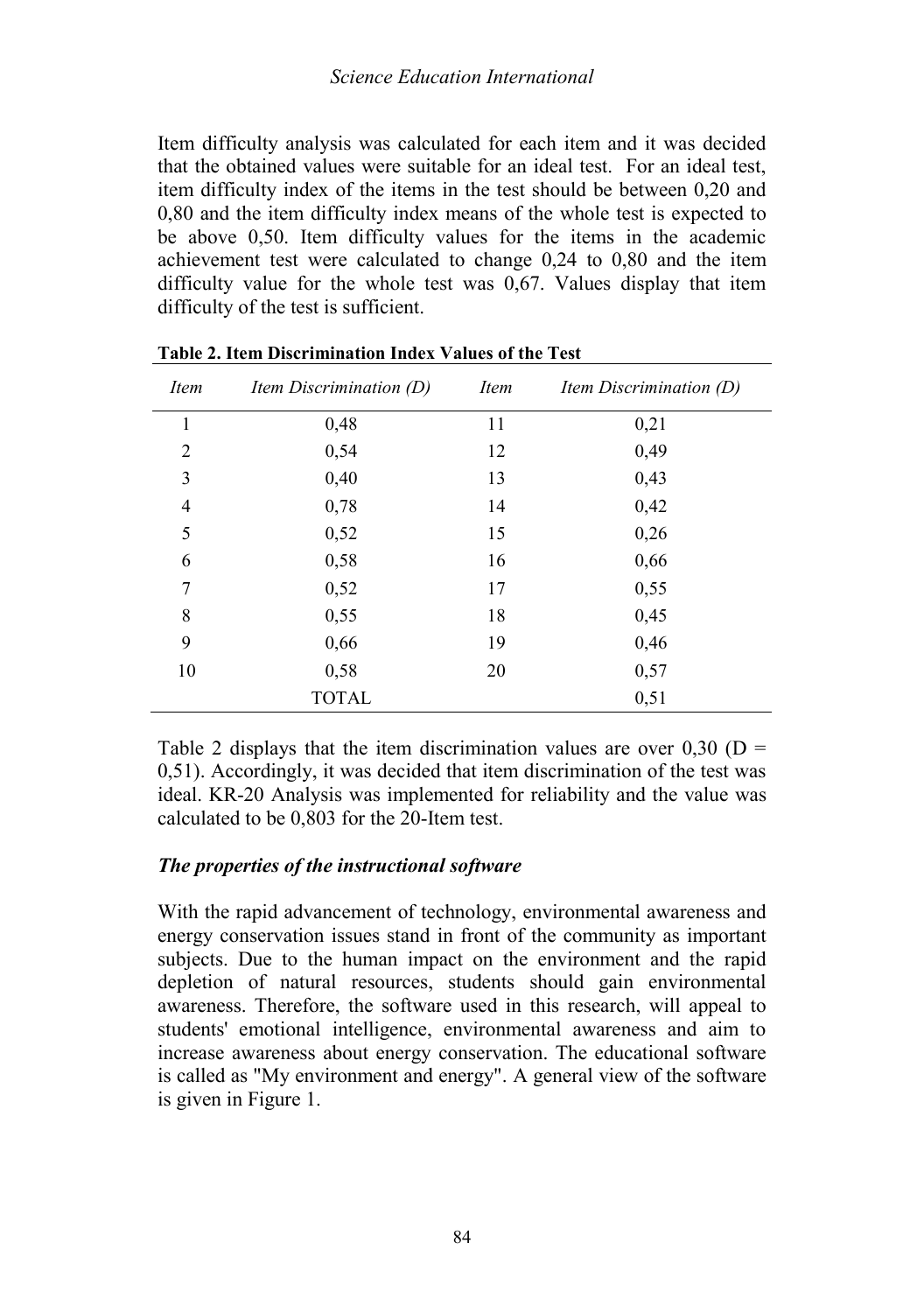

*Figure 1. General view of the software*

The characters used in the Software are thought to be attractive for students, as the software's background imagery was designed to remind students natural beauty and energy issues. The first section in the software begins with "What do I know?" to determine students' prior knowledge about the environment and energy issues. In this section, there are questions which aim to measure students' awareness of environmental protection and energy-saving. At the beginning of the class, the teacher asks students to answer these questions and students' answers can be seen on teacher panel at the same time, by this way students' misconceptions related to the subject can be determined. Other issues in educational software are called as "Clouds installed with emotions", "A Different World" and "Entertainment". Under these headings, the necessity of sun for a livable environment, soil erosion, the effects of ocean pollution, the effects of greenhouse effect on our lives, the precautions for greenhouse effect, acid rain, desertification, energy resources (oil, gas, coal, nuclear energy), renewable energy sources (solar energy, bio-energy, wind energy, geothermal energy) issues have been processed.

In the software, it is tried to put the issues which appeal to students' emotional intelligence forward. For example, the effects of the illnesses in our body associated with the negative effects on the environment and it is underlined that negative changes make people and living organisms unhappy (Figure 2).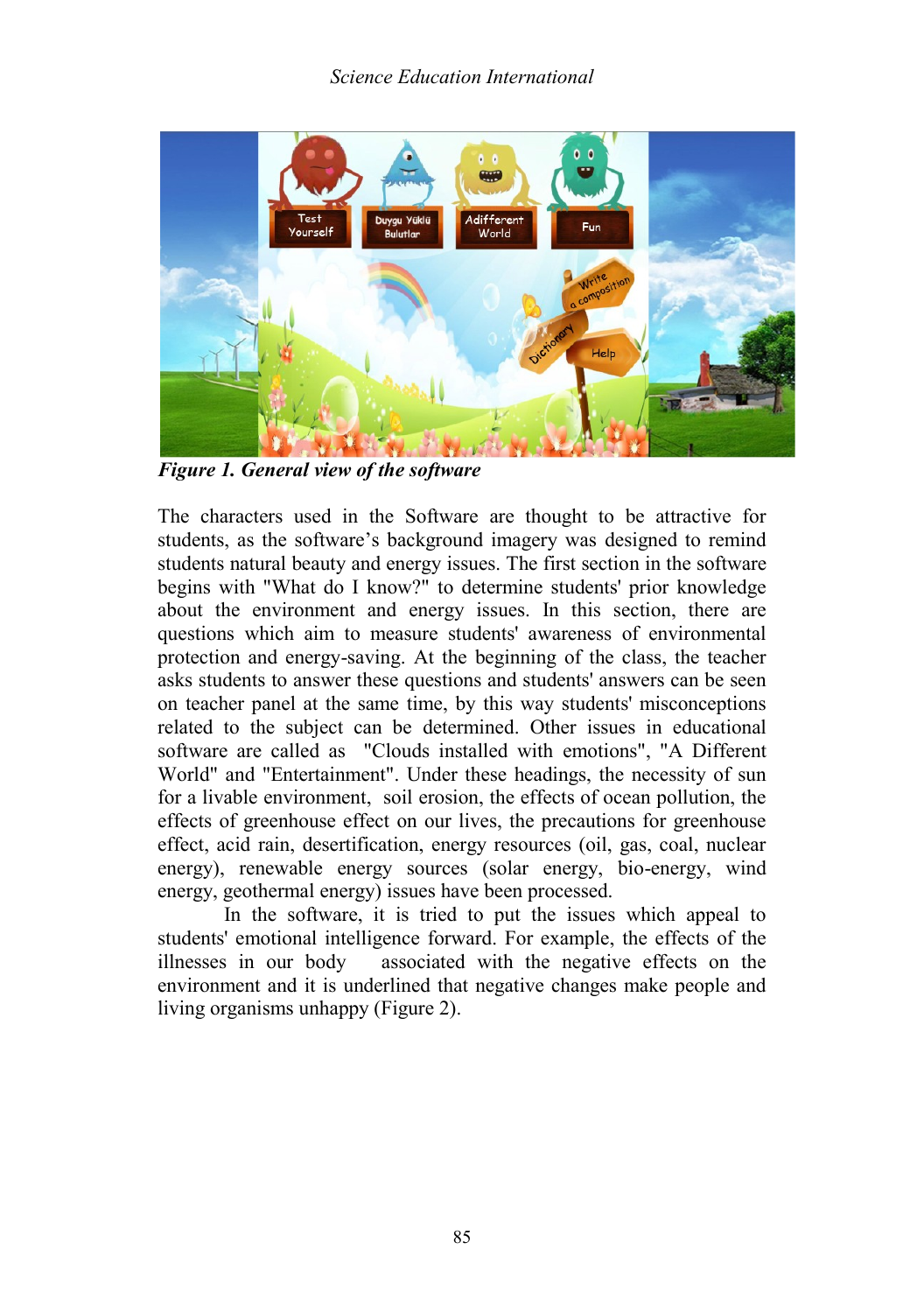# *Science Education International*



*Figure 2. A view of the software*

In the software, it is tried to develop the empathy skills of the students and their environmental awareness. For example, environmental pollution is associated with a disease in our body how the many of the organs in our body can be affected by this disease negatively, our environment, the whole of society and nature can be affected as a result degradation or pollution negatively, students are encouraged to establish empathy. Additionally, it is underlined that we share our environment with other people, the environment belongs to all living organisms, if we damage the environment, we give harm to of others and the principle "don't do anything which you do not want done to yourself" has been reminded.

Other parts of the software have been prepared in this format which appeals to students' emotional intelligence. "My environment and energy" educational software is encoded with Microsoft Visual Studio C # 2008. The creation of the forms, buttons and other visual elements used in the program are prepared by using Adobe Photoshop CS4. The animations in the software are created by using Adobe Flash CS4 Professional.

## **FINDINGS**

AAT, EIS and EAS pre-test scores of the experimental and control groups students are displayed in Figure 3.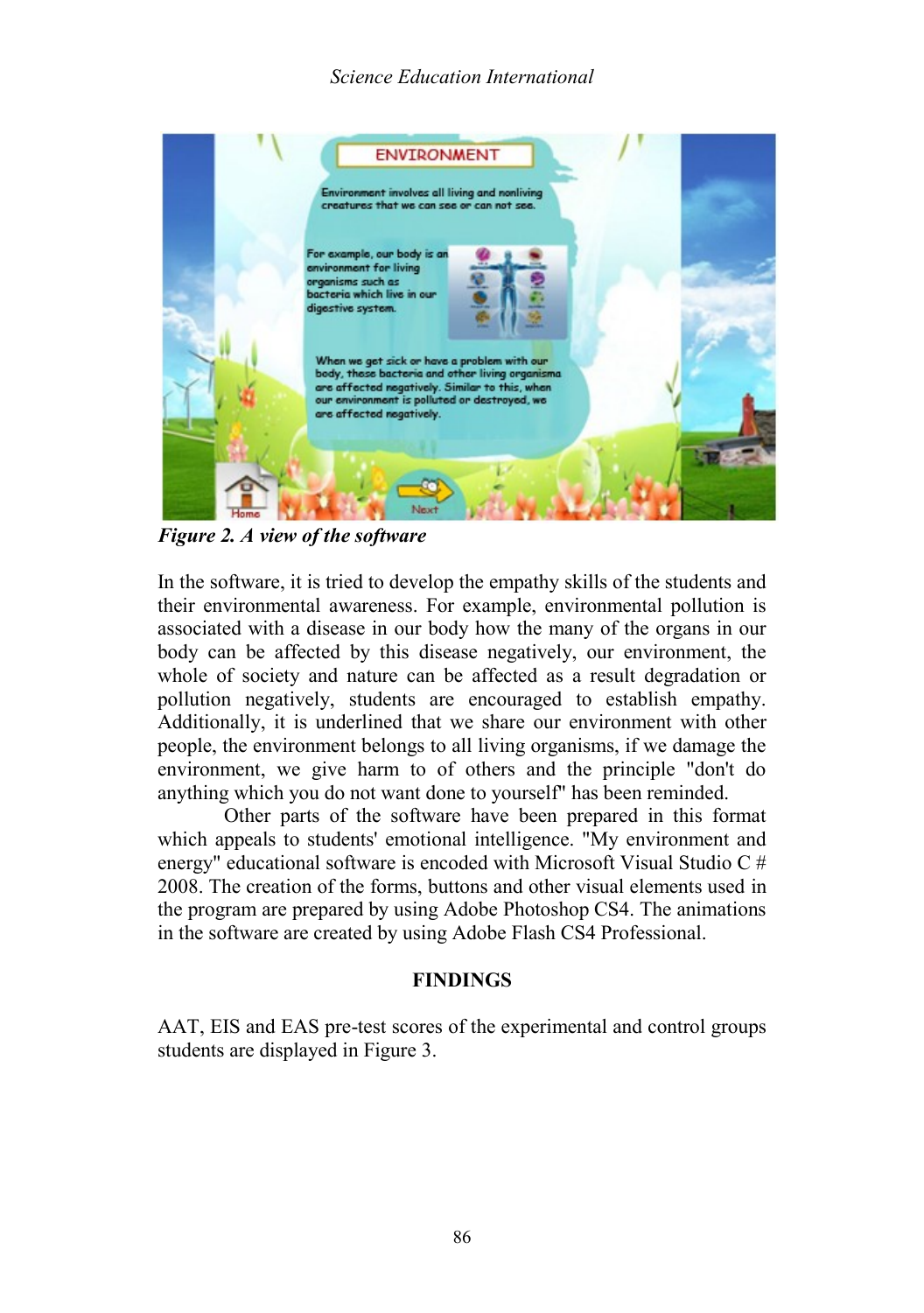

*Figure 3. Experimental and control groups pre-test scores*

Figure 3 shows a difference between pre-test AAT, EIS, EAS scores of experimental and control group students. Independent samples t-test is conducted to determine if this difference is significant. The results display that there is a statistically significant difference between the AAT scores of the groups  $[t(118)=2.621; p=0.010<0.05]$  in favor of the control group, but there is not a statistically significant difference between EIS scores [t(118)=0.697; p=0.487>0.05] and EAS scores  $[t(118)=1.949;$ p=0.054>0.05] of the groups. It can be said that the groups have similar characteristics related to EI and EAS. The comparison of the post test results of the groups is given in Figure 4.



*Figure 4. Experimental and control groups post-test scores*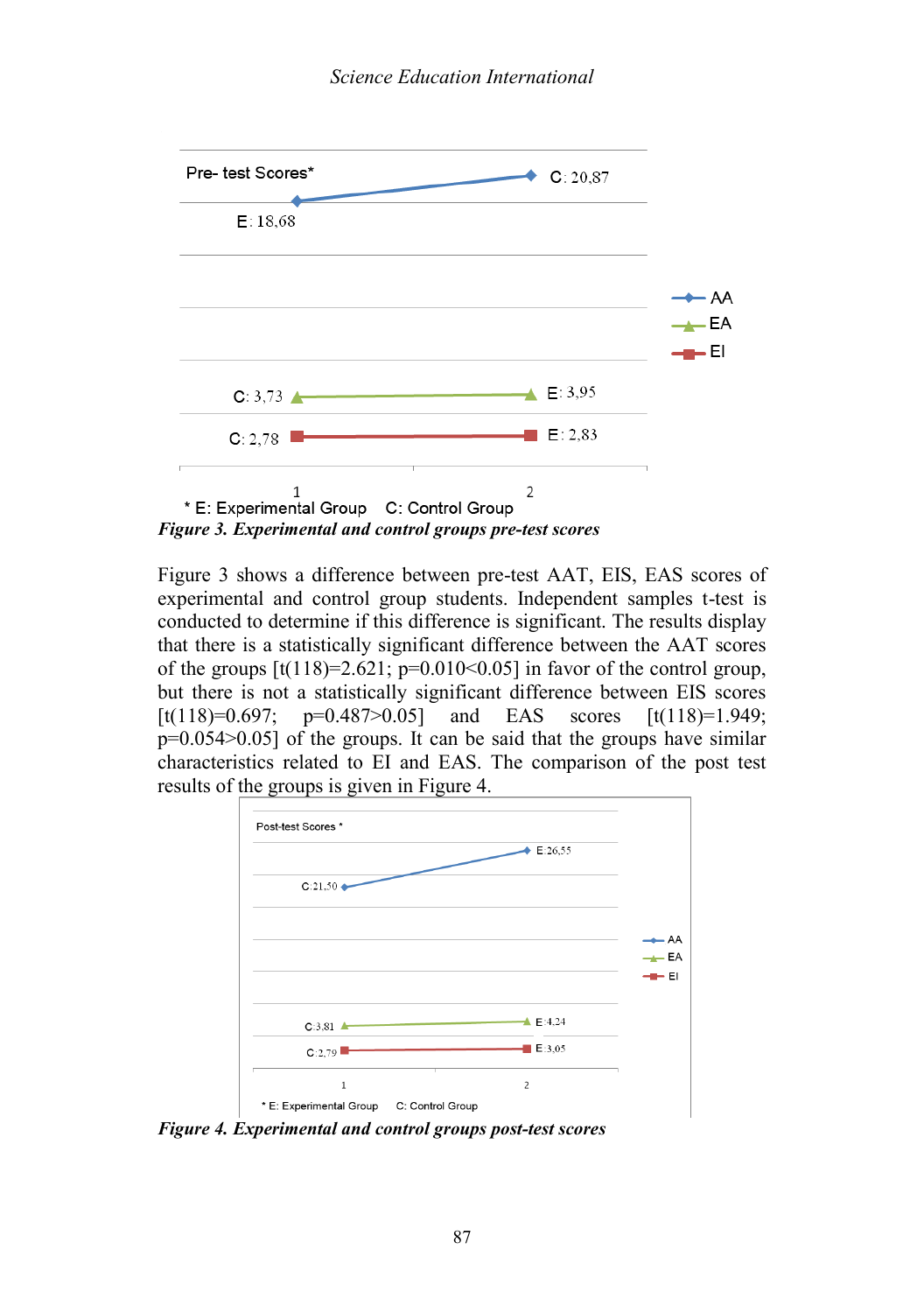Figure 4 shows a difference between post-test AAT, EIS, EAS scores of experimental and control group students. Independent samples t-test is conducted to determine if this difference is significant. The results display that there is a statistically significant difference between the AAT scores of the groups  $[t(118)=8.118; p=0.000 < 0.01]$ , EAS scores of the groups  $[t(118)=3.634; p=0.000$  < 0.01] and EIS scores of the groups [t(118)=3.778; p=0.000 <0.01] in favor of the experimental group. It can be said that the software has positive effects on students' academic achievement related to environment and energy saving, their EI and their attitudes towards environment. Figure 5 displays the comparison of pre and post test AAT,EIS, EAS scores of experimental group students.

Figure 5 shows a difference between pre-test and post-test AAT, EIS, EAS scores of experimental group students. Dependent samples t-test is conducted to determine if this difference is significant. The results display that there is a statistically significant difference between the pretest and post-test AAT scores  $[t(59)=11,787; p=0.000 < 0.01]$ , EI scores [t(59)=3.282; p=0.002 < 0.01] and EAS scores [t(59)=2.939; p=0.005 < 0.01] in favor of the post test. ANCOVA analysis is conducted to determine if there is a difference between post test results when pre test scores are controlled and the findings are displayed in Table 3.



*Figure 5. Comparison of experimental group's pre-test and post-test scores*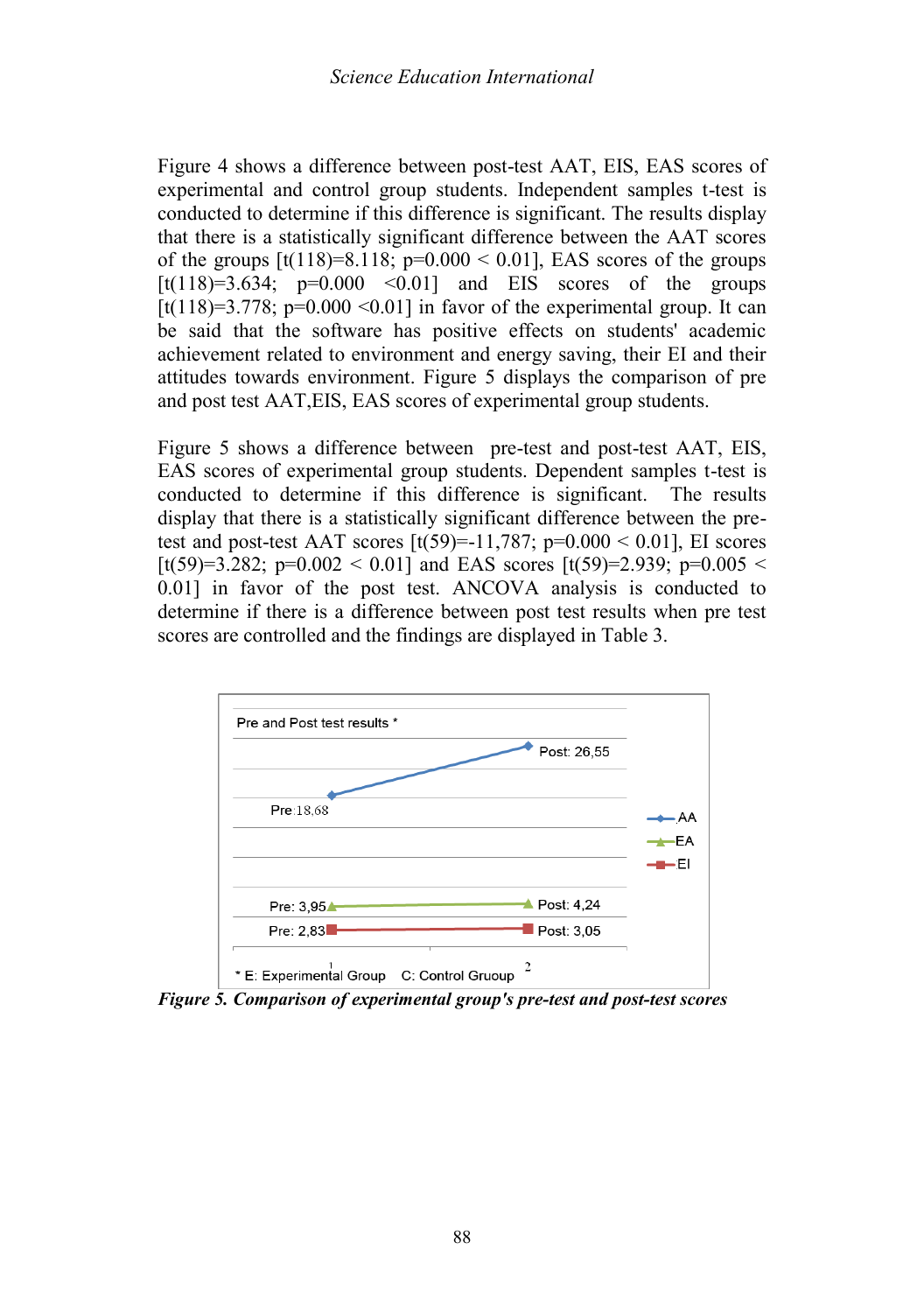| Source of     | Type III Sum of | df  | Mean    | F      | P     |
|---------------|-----------------|-----|---------|--------|-------|
| Data          | <b>Squares</b>  |     | Square  |        |       |
| Model         | 940.276*        | 4   | 235.069 | 22.628 | 0.000 |
| Group         | 549.485         |     | 549.485 | 52.895 | 0.000 |
| Error         | 1194.649        | 115 | 10.388  |        |       |
| Total         | 71399.000       | 120 |         |        |       |
| Corrected     | 2134.925        |     |         |        |       |
| Total         |                 | 119 |         |        |       |
| $n^2$ $0.440$ |                 |     |         |        |       |

**Table 3. ANCOVA Analysis Results When Pre-Test Results Are Controlled\***

 $R^2 = 0.440$ 

According to Table3 , the model implemented in ANCOVA Analysis is meaningful ( $p = 0.000$  for the model) and the model explains 44 % of the conceptual achievement ( $R^2 = 0.440$ ) in environment and energy saving subject. Table 3 displays that the implemented software has meaningful effect on experimental group students' academic achievement when pretest scores of groups were controlled ( $F = 52.895$ ;  $p \le 0.01$ ).

In the study, multiple linear regression analysis is conducted to determine the relationship between experimental group students EI, EAS, gender and school variables. The results of regression analysis are displayed in Table 4.

| Variable | $\cdot$<br>в | Std.  | Beta                     |          | n     | Zero-   | Partial r |
|----------|--------------|-------|--------------------------|----------|-------|---------|-----------|
|          |              | Error |                          |          |       | order r |           |
| Constant | 18.304       | 3.393 | $\overline{\phantom{0}}$ | 5.394    | 0.000 |         | -         |
| ΕI       | $-0.198$     | 0.974 | $-0.025$                 | $-0.203$ | 0.840 | 0.046   | $-0.270$  |
| EAS      | 1.000        | 0.683 | 0.191                    | 1.464    | 0.149 | 0.346   | 0.194     |
| Gender   | 0.662        | 0.717 | 0.110                    | 0.924    | 0.360 | 0.140   | 0.124     |
| School   | 2.451        | 0.749 | 0.414                    | 3.274    | 0.002 | 0.502   | 0.404     |

### **Table 4. Regression Analysis**

When the bilateral and partial correlations are examined, there is a linear, positive and moderate correlation  $(r = 0.502)$  between school and academic achievement, again a linear and positive correlation ( $r = 0.404$ ) has been identified when other variables are controlled.

EAS, EI and school variables are moderately correlated with experimental group students' academic achievement scores ( $R = 0.537$ ,  $R^2$ )  $= 0.288$ , p <0.01). EAS, EI and school variables explain 29% of success in the experimental group.

According to the standardized regression coefficients (Beta), the importance range of the variables on academic achievement is school, EAS, gender and EI. When t-test results regarding the significance of regression coefficients are analyzed, it is identified that school variable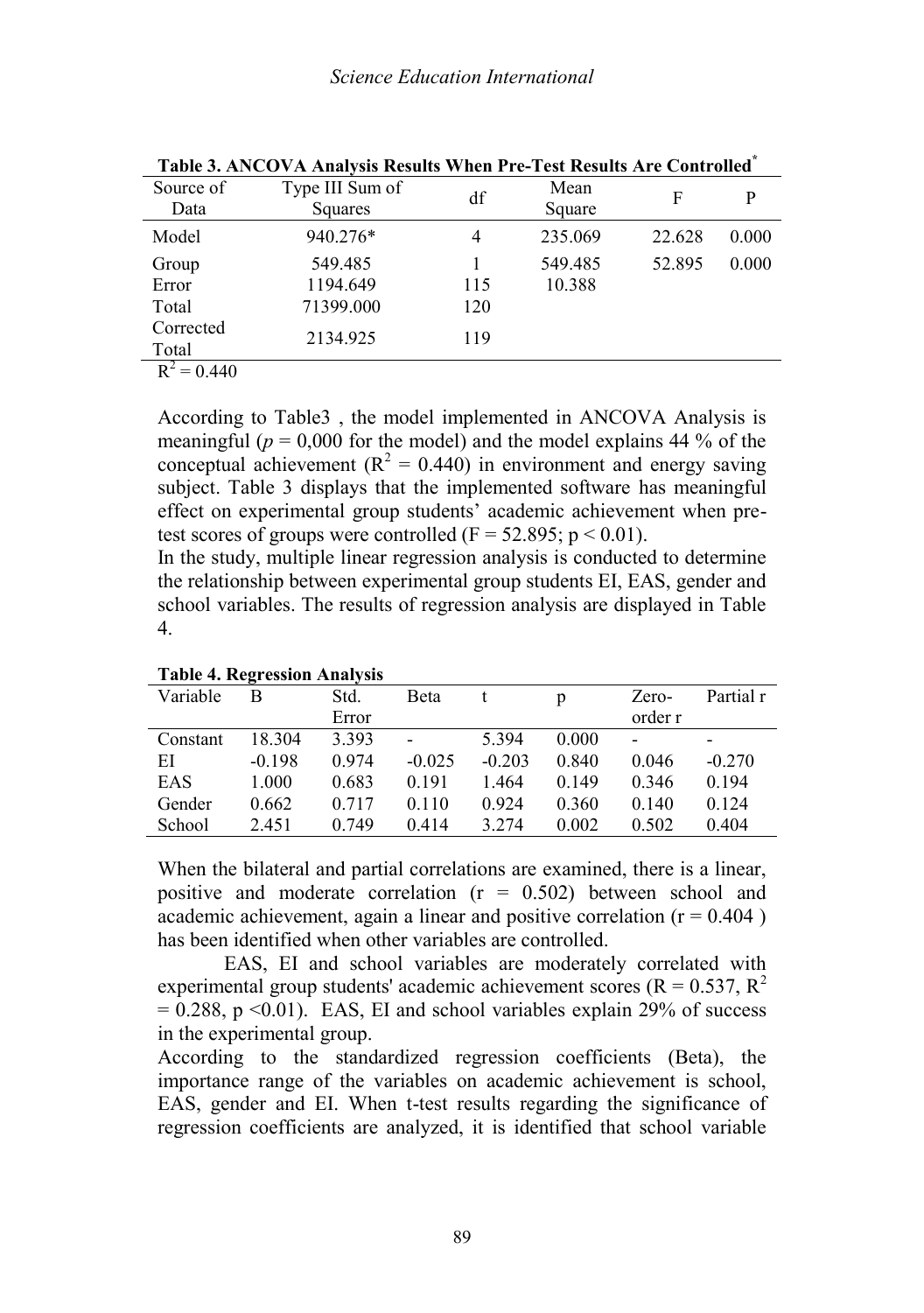has a significant effect on academic achievement. In contrast, EI, EAS and gender variables do not have any significant effect on academic achievement.

#### **RESULTS AND DISCUSSION**

The findings of the study reveal that following to the application, there is a statistical significant difference in favor of experimental groups students' academic achievement, EI and attitudes towards environment. In this case, it can be stated that the software has effected experimental group students positively. The findings of the study reveal that following to the application, there is a statistical significant difference in favor of experimental groups students' academic achievement, EI and attitudes towards environment. Nowadays, computer technology is widely used in all areas of our lives. Especially children and young people spend a substantial period of time every day by using this technology. When this technology is used for educational purposes (when it is the issue of students' utilization of this technology for educational purposes other than their daily preferences), it helps to increase students' achievement related to the subject and develop their emotional intelligence and attitudes towards environment. Similarly, Yang, Chien and Liu (2012) developed an Energy Conservation PET (ECOPET) system using a game-based learning strategy. In this system, the students are encouraged to use energy conservatively by playing. The results of the study reveal that the system promotes students' learners' self-awareness, learning motivation, and willingness to conserve energy. Similarly, Papastergiou, Antoniou and Apostolou (2011) in their study create Online Learning Community (OLC) for the implementation of an environmental education project. The study revealed that the OLC had positive effects on students' knowledge and attitudes towards the natural environment. Ruchter, Klar and Werner (2010) in their study reveal that the computer as mobile guide can lead to an increase in environmental knowledge and it can increase children's to engage in environmental education activities. Kunduz and Seçken (2013) developed a multimedia material which involved animations, virtual lab and educational computer applications and applied this material to the students. The study revealed that the software had positive effects on student achievement.

According to Chen and Sun (2012), traditional learning materials such as static texts are being transformed to multimedia materials to control learner attention and interest. As it could be conceived from the literature review that web assisted applications help to promote students academic learning and develop positive attitudes towards learning the subject. The source of positive effects of web-based applications on students' learning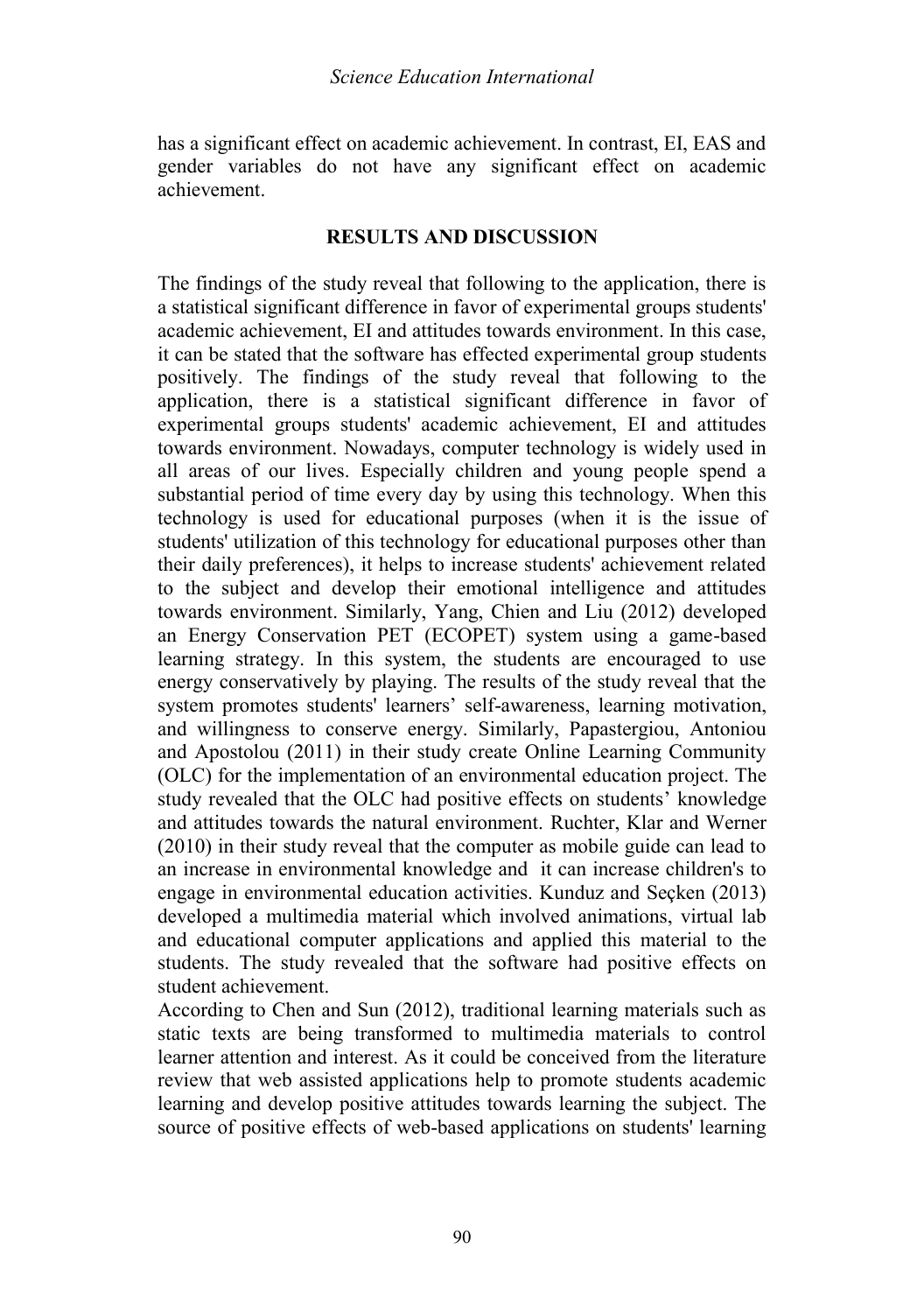is students' positive attitudes towards these materials. Additionally, webbased applications are quite remarkable with their visual and auditory characteristics. The videos and animations in multimedia materials also appeal to students' different senses and they enhance students' learning. For example, Lou, Lin, Shih, and Tseng (2012) aim to explore the effects the multimedia teaching materials on the achievements and attitudes of junior high school students in a chemistry laboratory context. The findings of the study indicate that the video and animation have significant effects on promoting students' learning in the chemistry laboratory. Another feature of Web-assisted applications, they give the opportunity for students to learn based on their own learning speed. This feature has positive contribution on students' learning. In addition to individual learning speed, mentioned application offer unlimited repetition and this increases students' learning.

The findings of the study reveal that following to the application emotional intelligence of the students in the experimental group has increased. Emotional intelligence is very important for individuals to be able to establish healthy relationships with others and to empathize. Individuals with higher emotional intelligence have ability to empathize with other living organisms and therefore, they are more sensitive to the environment. Thus, it is important to develop children's empathy skills. Studies in the literature have displayed that emotional intelligence can be developed by using some teaching strategies. For example Goroshit and Hen (2012) in their study examined the effects of a course on the EI of undergraduates. The findings of the study reveal that EI can be improved by using specific teaching strategies in higher education.

In conclusion, in this study the effect of traditional lecture method and multimedia learning material usage on students learning related to environment and energy saving issues, their emotional intelligence and attitudes towards environment have been investigated. Currently, giving information in packets and learning environments where students sit passively/ do not participate are not preferred. In passive learning environments, traditional lectures and written texts do not attract students' interest. However, in parallel with the development of technology, multimedia materials with rich content which appeal to many sensory organs at the same time enhance learning and effect some emotional components like attitudes positively. Today, energy usage is one of the most important environmental problems. Until alternative and clean energy sources is widespreadly used, energy saving should be thought as a solution. Therefore, it is very important to develop children's information and awareness related to the subject.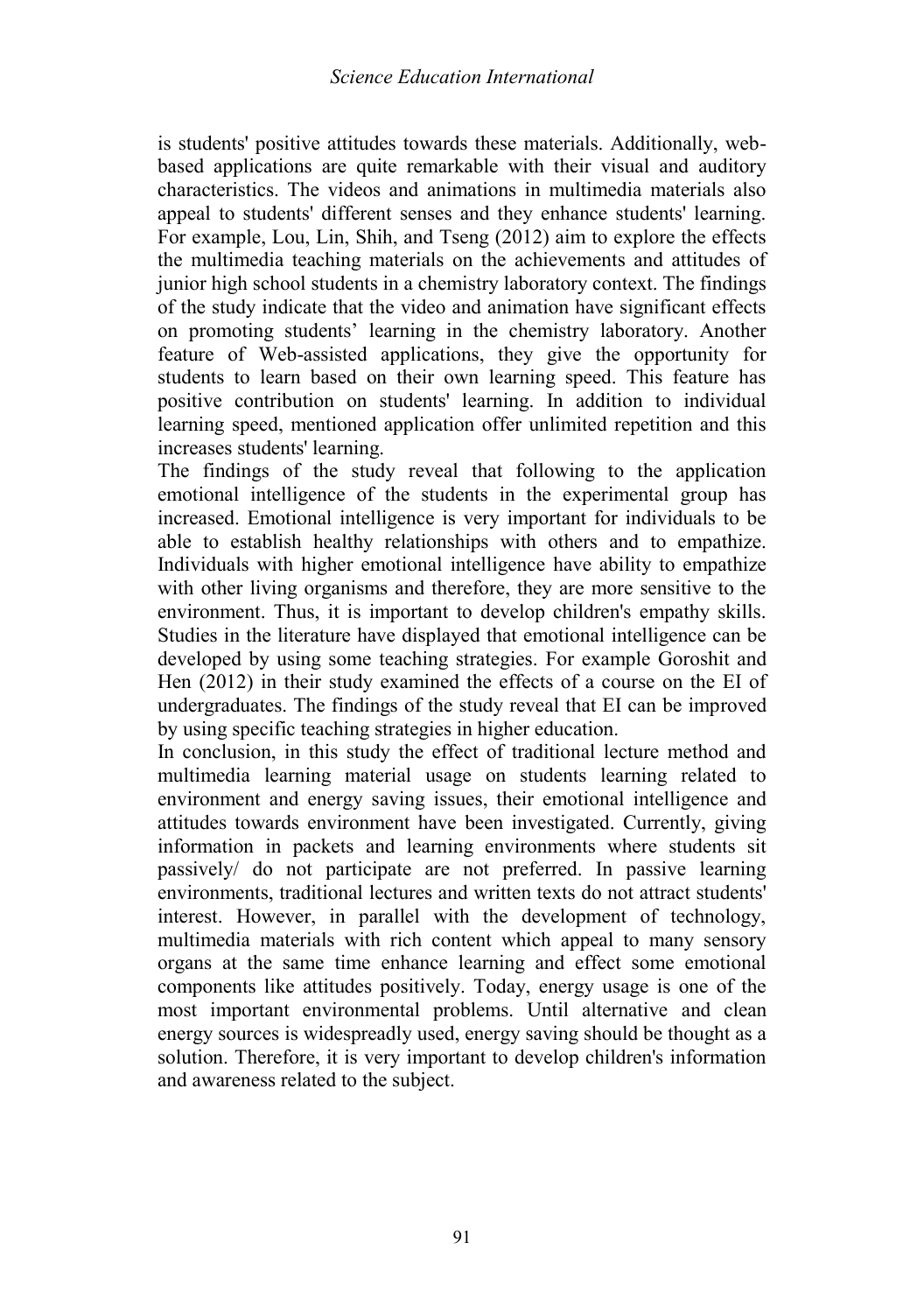## **SUGGESTIONS**

Learning materials should be developed related to the issues which have great importance in daily life, and these materials should engage students' interest. While developing environmental awareness among students, empathy skills should be developed. Therefore, activities should be designed for students' emotional intelligence. In the solution of environmental problems, students need to develop positive attitudes towards the environment. However, the development of attitudes in teaching process will not occur in a short time, so learning activities should be designed considering this case.

#### **REFERENCES**

- Aivazidis, C., Lazaridou, M., & Hellden, G. (2005). Qualitative analysis of secondary students' and teachers' attitiudes towards a web-based environmental education program. *Science Education International*, 16(4), 243-253.
- Baltacı, H. ,Ş. & Demir, K. (2012). Pre-srvice classroom teachers' emotional intelligence and anger expression styles. *Educational Sciences: Theory & Practice*, 12(4), 2422-2428.
- Behnke, C. & Greenan, J. P. (2011). The relationship between emotional intelligence and attitudes toward computer-based instruction of postsecondary hospitality students. *Journal of Career and Technical Education*, 26(1), 62-84
- Bradley, J. C. ,Waliczek, T. M., & Zajicek, J. M. (1999). Relationship between environmental knowledge and environmental attitude of high school students. *The Journal of Environmental Education*, 30(3), 17-21.
- Buvoltz, K. A., Powell, F. J., Solan, A. M., & Longbotham, G. J. (2008). Exploring emotional intelligence, learner autonomy, and retention in an accelerated undergraduate degree completion program. *New Horizons in Adult Education and Human Resource Development*, 22(3/4), 26-43.
- Chen, C. M. & Sun, Y. C. (2012). Assessing the effects of different multimedia materials on emotions and learning performance for visual and verbal style learners. *Computers & Education*, 59, 1273– 1285.
- Deniz, M. E., Traş, Z., & Aydoğan, D. (2009).An investigation of academic procrastination, locus of control, and emotional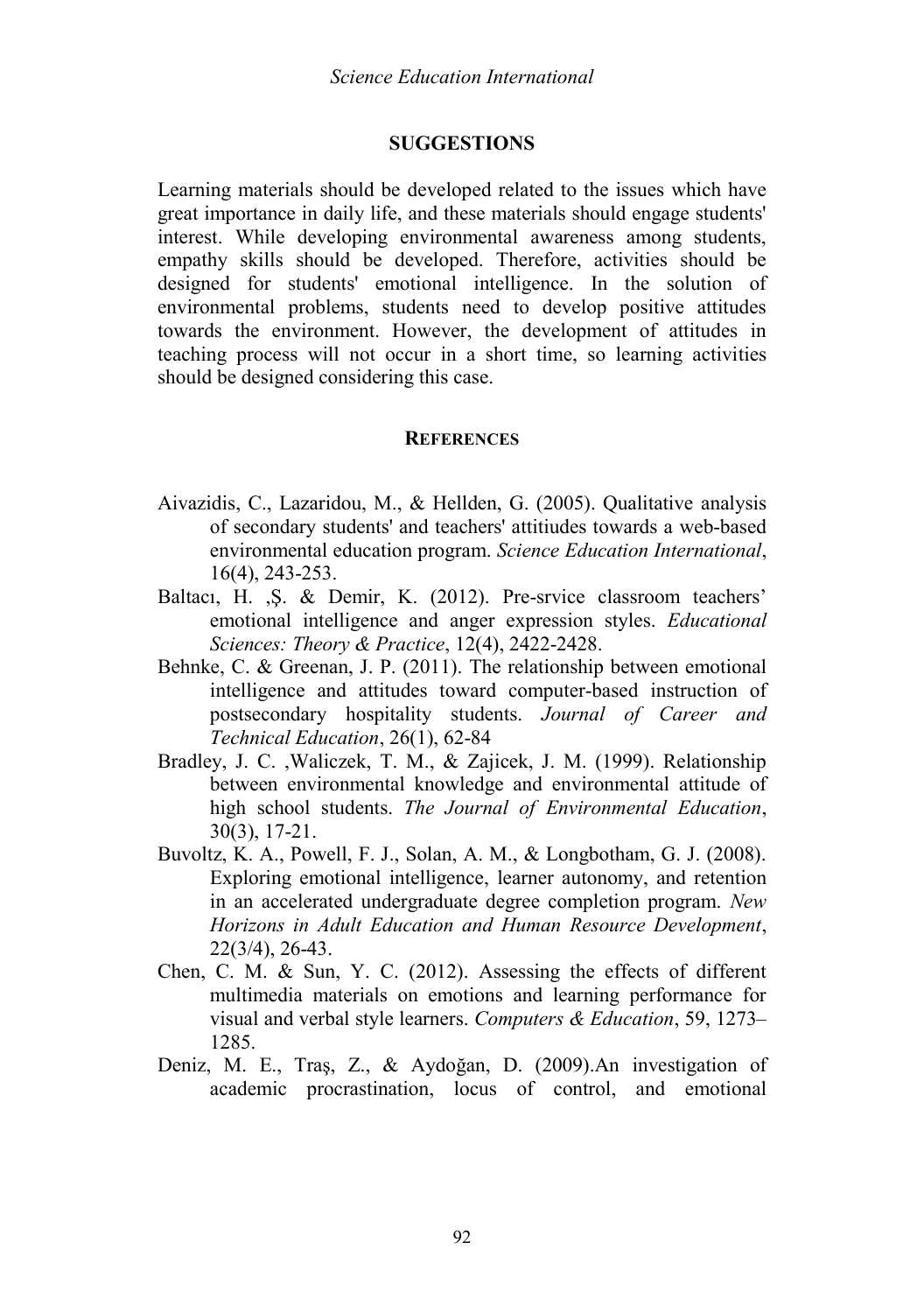intelligence. *Educational Sciences: Theory & Practice*, 9 (2), 623- 632.

- Goroshit, M. & Hen, M. (2012). Emotional intelligence: A stable change?. *International Journal of Teaching and Learning in Higher Education*, 24(1), 31-42.
- Kunduz, N. & Seçken, N. (2013).Development and application of 7E learning model based computer-assisted teaching materials on precipitation titrations. *Journal of Baltic Science Education*, 12(6), 784-792.
- Lay, Y. F., Khoo, C. H., Treagust, D. F., & Chandrasegaran, A. L.(2013).Assessing secondary school students' understanding of the relevance of energy in their daily lives. *International Journal of Environmental & Science Education*, 8(1), 199-215.
- Lou, S. J., Lin, H. C., Shih, R. C., & Tseng, K. H. (2012).Improving the effectiveness of organic chemistry experiments through multimedia teaching materials for junior high school students*. TOJET: The Turkish Online Journal of Educational Technology*, 11(2), 135-141.
- Mainieri, T. , Barnett, E. G., Valdero, T. R., Unipan, J. B., & Oskamp, S.(1997). Green buying: The influence of environmental concern on consumer behavior. *The Journal of Social Pysychology,* 137(2), 189-204.
- Markaki, V. (2014). Environmental education through inquiry and technology. *Science Education International*, 25(1), 8686-92.
- Mayer, J. D. & Salovey, P. (1995).Emotional intelligence and the construction and regulation of feelings. *Applied and Preventive Psychology*, 4, 197-208.
- Mayer, J., D. ,Salovey, P., & Caruso, D., R. (2000). Models of emotional intelligence. In R. J. Strenberg (Ed.), Handbook of Intelligence (pp.396-420). New York: Cambridge University Press.
- Osbaldiston, R. & Schmitz, H. (2011). Evaluation of an energy conservation program for 9th grade students. *International Journal of Environmental & Science Education*, 6(2), 161-172.
- Özsoy, S. (2012). Investigating elementary school students' perceptions about environment through their drawings. *Educational sciences: Theory and Practice*, 12(2), 1132-1139
- Papastergiou, M., Antoniou, P., & Apostolou, M.(2011). Effects of student participation in an online learning community on environmental education: a Greek case study. *Technology, Pedagogy and Education*, 20(2), 127–142.
- Pitic, A. E., Moisil, I., & Dzitac, S. (2013). Raising energy saving awareness through educational software. *International Journal of Computers Communication & Control*, 8(2), 255-262.